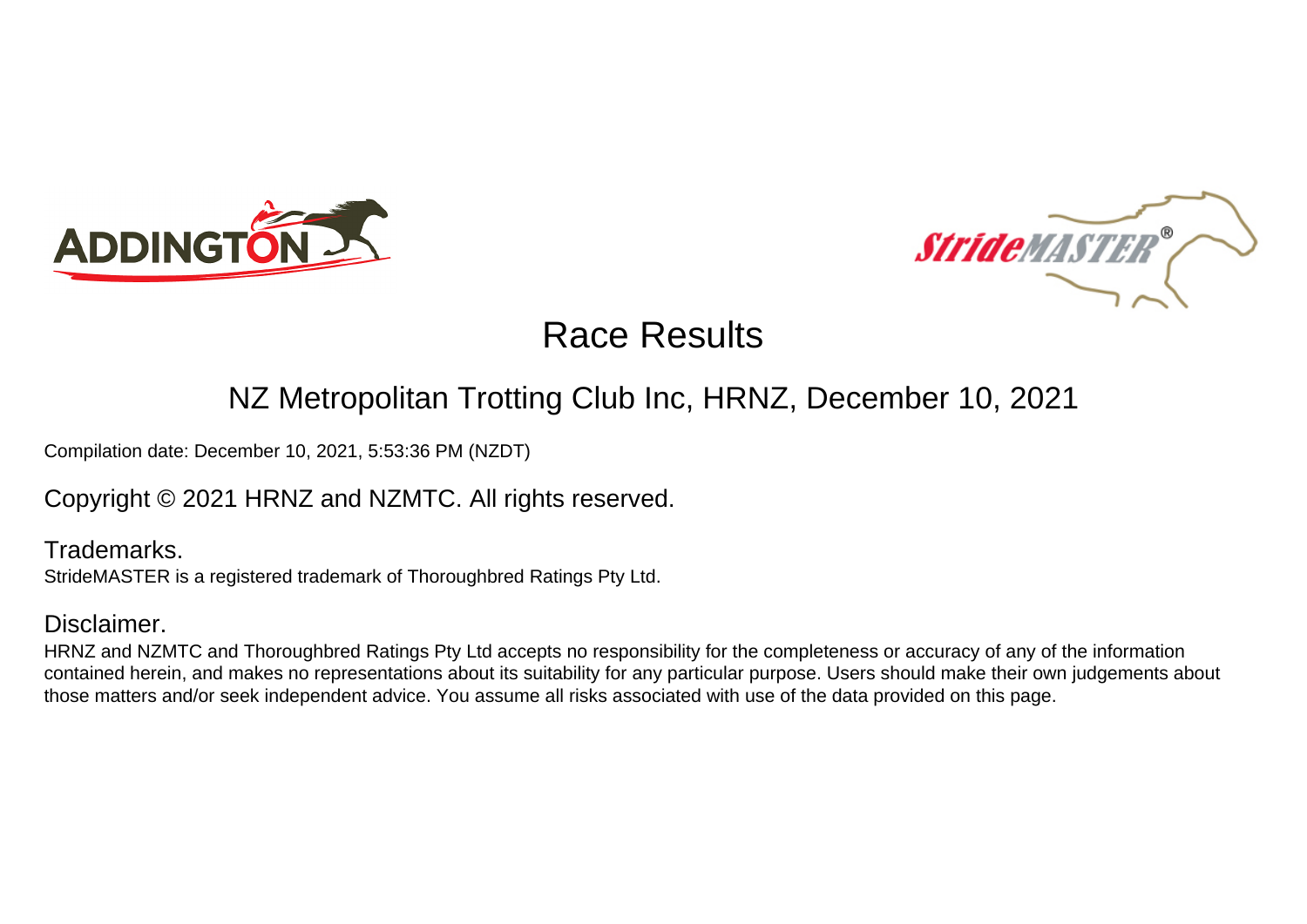



### December 10, 2021, Race 2, NZB STANDARDBRED MOBILE PACE, Distance 1980m, Addington - Survey 1980m

|     | Result TAB no. | Horse (Barrier)              | 1980 to | 1800m to | 1600m to | 1400m to | 1200m to | 1000m to | 800m to | 600 <sub>m</sub> to | 400m to | 200 <sub>m</sub> to | <b>Total or</b> | Margin |
|-----|----------------|------------------------------|---------|----------|----------|----------|----------|----------|---------|---------------------|---------|---------------------|-----------------|--------|
| 1st |                | Cut N Run $(2)$              | 1800m   | 1600m    | 1400m    | 1200m    | 1000m    | 800m     | 600m    | 400m                | 200m    | WP                  | Average         |        |
|     |                | Position in running (margin) |         | 1(0.0)   | 1(0.0)   | 1(0.0)   | 1(0.0)   | 1(0.0)   | 1(0.0)  | 1(0.0)              | 1(0.0)  | 1(0.0)              |                 | 0.00   |
|     |                | Sectional time (s)           | 12.09   | 14.69    | 15.75    | 15.94    | 15.82    | 15.06    | 14.38   | 15.01               | 14.85   | 14.35               |                 |        |
|     |                | Cumulative time (s)          | 147.94  | 135.85   | 121.16   | 105.41   | 89.47    | 73.65    | 58.59   | 44.21               | 29.20   | 14.35               | 2:27.94         |        |
|     |                | Speed (m/s)                  | 14.89   | 13.61    | 12.70    | 12.55    | 12.64    | 13.28    | 13.91   | 13.32               | 13.47   | 13.94               | 13.38           |        |
|     |                | Stride length (m)            | 6.32    | 6.15     | 5.82     | 5.76     | 5.80     | 5.95     | 6.25    | 6.05                | 5.98    | 6.09                | 6.01            |        |
|     |                | Stride duration (s)          | 0.425   | 0.452    | 0.458    | 0.459    | 0.459    | 0.448    | 0.449   | 0.454               | 0.444   | 0.437               | 0.449           |        |
|     |                | Stride efficiency (%)        | 62.46   | 59.14    | 52.84    | 51.82    | 52.52    | 55.41    | 61.01   | 57.12               | 55.95   | 57.91               | 56.41           |        |
|     |                | Stride count                 | 28.47   | 32.51    | 34.39    | 34.73    | 34.50    | 33.59    | 32.01   | 33.08               | 33.42   | 32.85               | 329.55          |        |













Stride efficiency 100 %



Speed 20 m/sec



Note: Horizontal distance axis grid lines are 200m furlongs.

Disclaimer.

HRNZ and NZMTC and Thoroughbred Ratings Pty Ltd accepts no responsibility for the completeness or accuracy of any of the information contained herein, and makes no representations about its suitability for any particular p matters and/or seek independent advice. You assume all risks associated with use of the data provided on this page.

0.6 s

Stride duration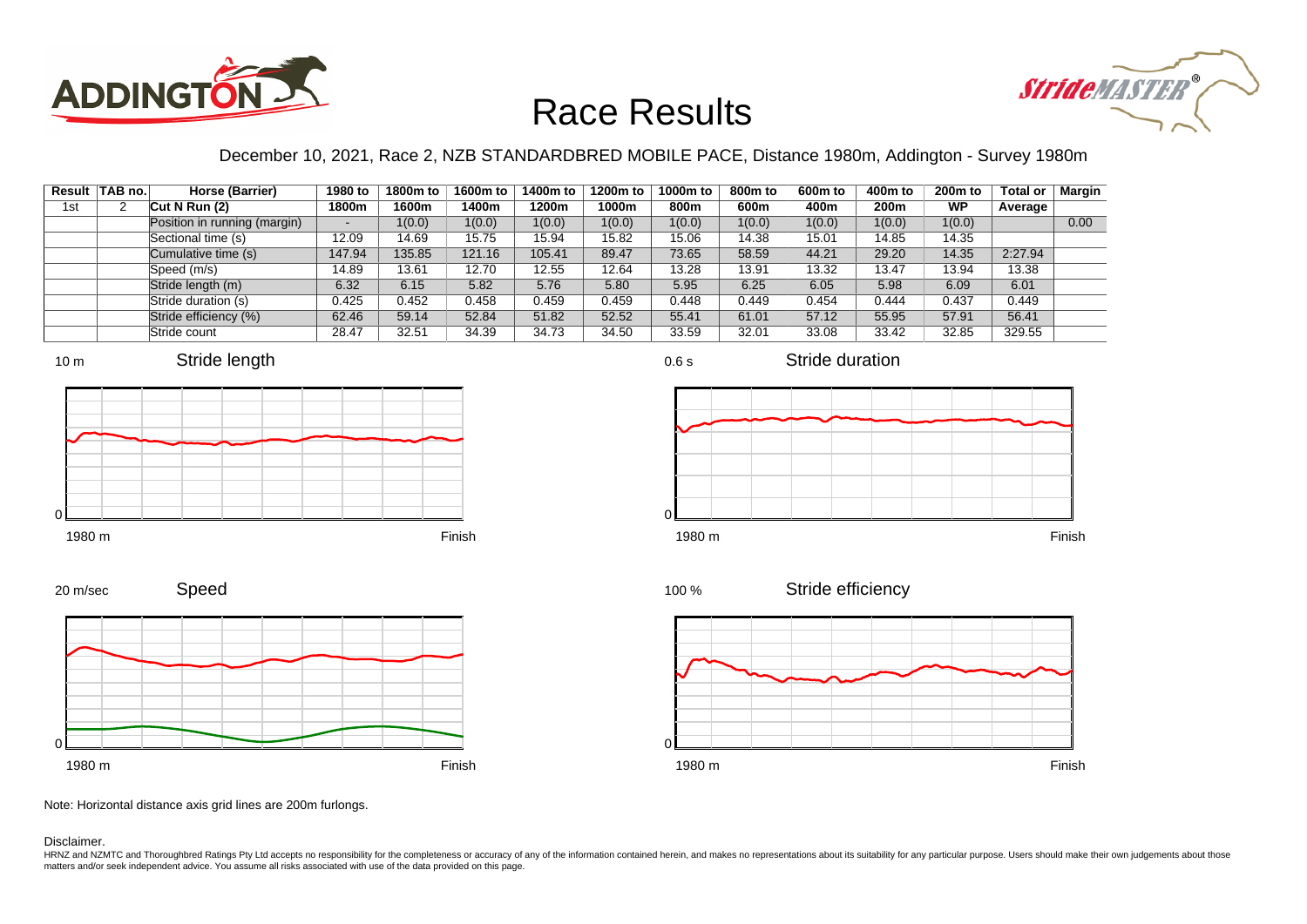



### December 10, 2021, Race 2, NZB STANDARDBRED MOBILE PACE, Distance 1980m, Addington - Survey 1980m

0.6 s

 $\Omega$ 

|                 | Result TAB no. | Horse (Barrier)              | 1980 to | 1800m to | 1600m to | 1400m to | 1200m to | 1000m to | 800m to | 600 <sub>m</sub> to | 400m to          | $200m$ to | <b>Total or</b> | Margin |
|-----------------|----------------|------------------------------|---------|----------|----------|----------|----------|----------|---------|---------------------|------------------|-----------|-----------------|--------|
| 2 <sub>nd</sub> |                | Glorys Delight (4)           | 1800m   | 1600m    | 1400m    | 1200m    | 1000m    | 800m     | 600m    | 400m                | 200 <sub>m</sub> | <b>WP</b> | Average         |        |
|                 |                | Position in running (margin) |         | 3(4.5)   | 3(5.4)   | 4(4.2)   | 5(4.3)   | 5(4.1)   | 6(4.1)  | 5(3.7)              | 5(3.6)           | 4(3.7)    |                 | 0.50   |
|                 |                | Sectional time (s)           | 12.88   | 14.83    | 15.56    | 15.95    | 15.79    | 15.05    | 14.32   | 14.99               | 14.87            | 13.79     |                 |        |
|                 |                | Cumulative time (s)          | 148.03  | 135.15   | 120.32   | 104.76   | 88.81    | 73.02    | 57.97   | 43.65               | 28.66            | 13.79     | 2:28.03         |        |
|                 |                | Speed (m/s)                  | 13.98   | 13.49    | 12.85    | 12.54    | 12.67    | 13.29    | 13.97   | 13.34               | 13.45            | 14.50     | 13.38           |        |
|                 |                | Stride length (m)            | 6.13    | 6.02     | 5.86     | 5.79     | 5.89     | 6.02     | 6.29    | 6.09                | 6.07             | 6.22      | 6.03            |        |
|                 |                | Stride duration (s)          | 0.436   | 0.446    | 0.456    | 0.462    | 0.465    | 0.453    | 0.450   | 0.456               | 0.451            | 0.429     | 0.451           |        |
|                 |                | Stride efficiency (%)        | 58.64   | 56.61    | 53.61    | 52.32    | 54.18    | 56.54    | 61.83   | 57.91               | 57.55            | 60.38     | 56.83           |        |
|                 |                | Stride count                 | 29.38   | 33.23    | 34.15    | 34.56    | 33.97    | 33.25    | 31.80   | 32.85               | 32.96            | 32.17     | 328.32          |        |







Stride duration











Speed 20 m/sec



Note: Horizontal distance axis grid lines are 200m furlongs.

#### Disclaimer.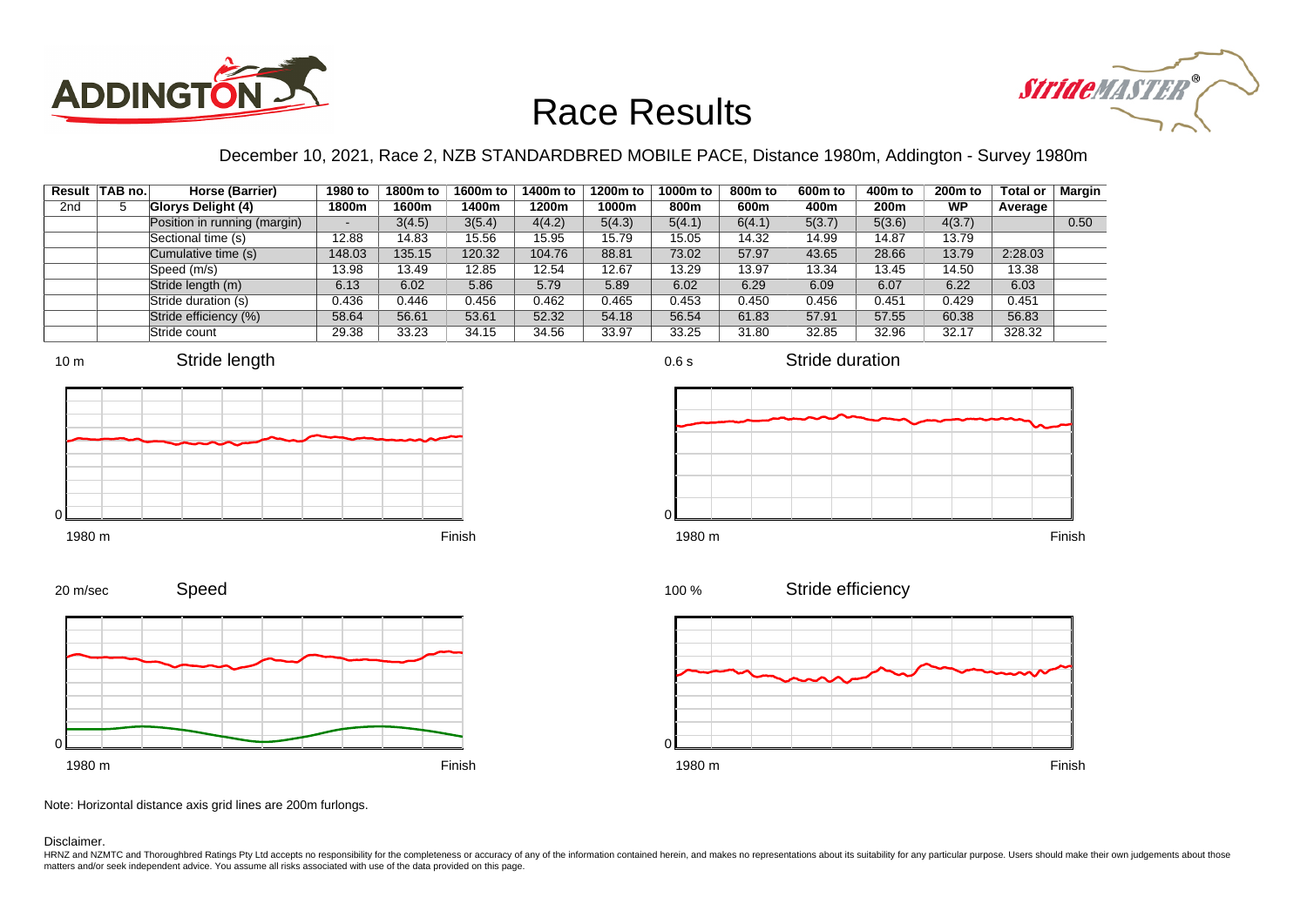



### December 10, 2021, Race 2, NZB STANDARDBRED MOBILE PACE, Distance 1980m, Addington - Survey 1980m

|     | Result TAB no. | Horse (Barrier)              | 1980 to                  | 1800m to | 1600m to | 1400m to | 1200m to | 1000m to | 800m to | 600 <sub>m</sub> to | 400m to | 200 <sub>m</sub> to | <b>Total or</b> | Margin |
|-----|----------------|------------------------------|--------------------------|----------|----------|----------|----------|----------|---------|---------------------|---------|---------------------|-----------------|--------|
| 3rd |                | Agusta Gold (3)              | 1800m                    | 1600m    | 1400m    | 1200m    | 1000m    | 800m     | 600m    | 400m                | 200m    | <b>WP</b>           | Average         |        |
|     |                | Position in running (margin) | $\overline{\phantom{0}}$ | 2(2.1)   | 2(1.8)   | 2(1.9)   | 3(1.9)   | 3(2.2)   | 4(2.0)  | 4(1.9)              | 2(1.7)  | 2(2.4)              |                 | 0.70   |
|     |                | Sectional time (s)           | 12.52                    | 14.63    | 15.78    | 15.94    | 15.87    | 15.03    | 14.36   | 14.98               | 14.96   | 14.00               |                 |        |
|     |                | Cumulative time (s)          | 148.07                   | 135.55   | 120.92   | 105.14   | 89.20    | 73.33    | 58.30   | 43.94               | 28.96   | 14.00               | 2:28.07         |        |
|     |                | Speed (m/s)                  | 14.38                    | 13.67    | 12.67    | 12.55    | 12.60    | 13.31    | 13.93   | 13.35               | 13.37   | 14.29               | 13.37           |        |
|     |                | Stride length (m)            | 6.47                     | 6.42     | 6.19     | 6.09     | 6.16     | 6.30     | 6.50    | 6.31                | 6.23    | 6.13                | 6.28            |        |
|     |                | Stride duration (s)          | 0.446                    | 0.470    | 0.488    | 0.485    | 0.489    | 0.474    | 0.466   | 0.473               | 0.466   | 0.430               | 0.469           |        |
|     |                | Stride efficiency (%)        | 65.44                    | 64.39    | 59.86    | 57.88    | 59.22    | 62.12    | 65.94   | 62.31               | 60.70   | 58.81               | 61.54           |        |
|     |                | Stride count                 | 27.82                    | 31.16    | 32.31    | 32.86    | 32.49    | 31.72    | 30.79   | 31.67               | 32.09   | 32.60               | 315.51          |        |













Speed 20 m/sec



Note: Horizontal distance axis grid lines are 200m furlongs.

#### Disclaimer.

HRNZ and NZMTC and Thoroughbred Ratings Pty Ltd accepts no responsibility for the completeness or accuracy of any of the information contained herein, and makes no representations about its suitability for any particular p matters and/or seek independent advice. You assume all risks associated with use of the data provided on this page.

0.6 s

Stride duration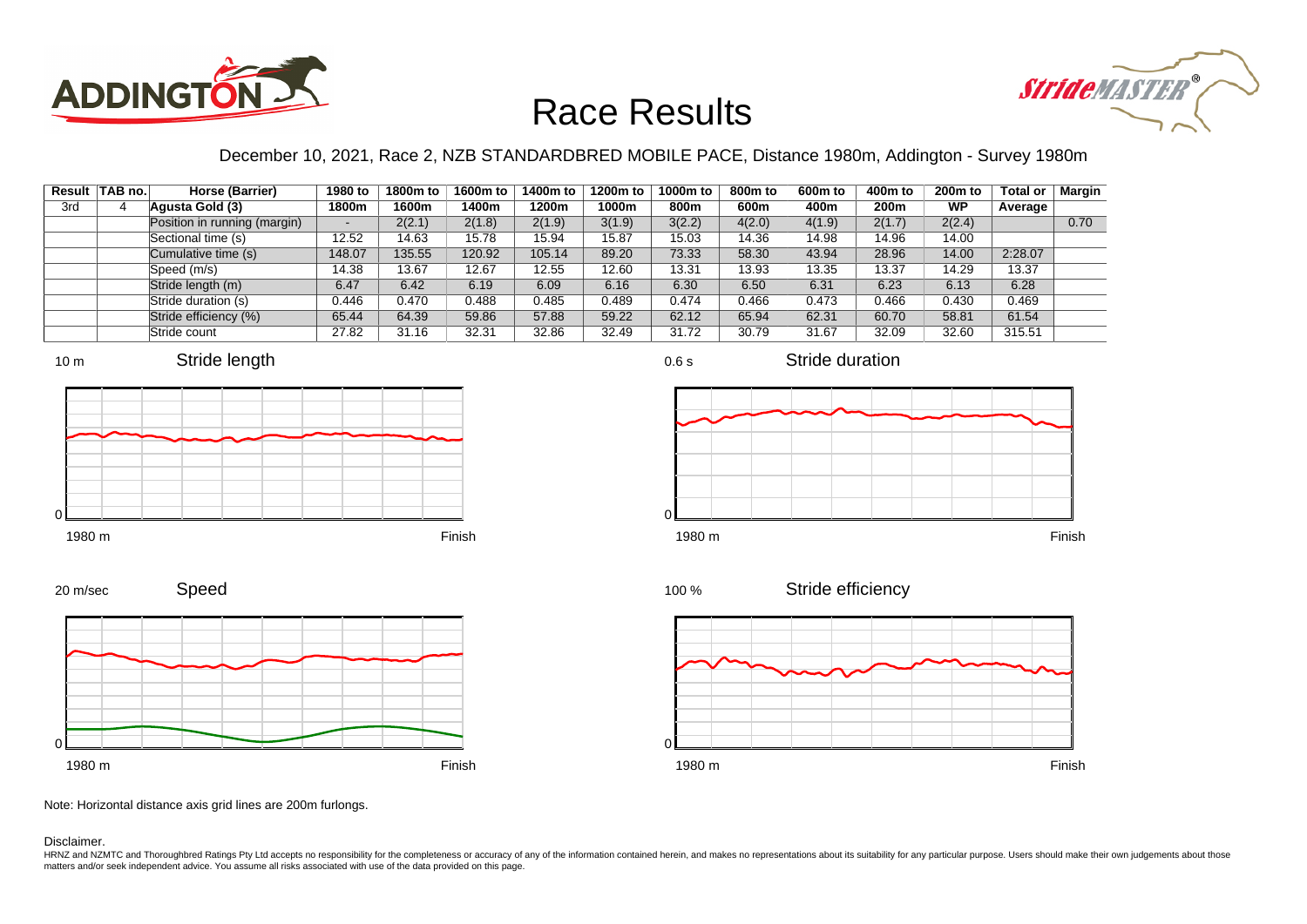



### December 10, 2021, Race 2, NZB STANDARDBRED MOBILE PACE, Distance 1980m, Addington - Survey 1980m

|     | Result TAB no. | Horse (Barrier)              | 1980 to | 1800m to | 1600m to | 1400m to | 1200m to | 1000m to | 800m to | 600 <sub>m</sub> to | 400m to | 200 <sub>m</sub> to | <b>Total or</b> | Margin |
|-----|----------------|------------------------------|---------|----------|----------|----------|----------|----------|---------|---------------------|---------|---------------------|-----------------|--------|
| 4th |                | Zusak (5)                    | 1800m   | 1600m    | 1400m    | 1200m    | 1000m    | 800m     | 600m    | 400m                | 200m    | WP                  | Average         |        |
|     |                | Position in running (margin) |         | 5(5.6)   | 5(8.3)   | 5(5.9)   | 4(3.4)   | 4(2.4)   | 3(1.8)  | 3(1.8)              | 4(2.6)  | 3(3.2)              |                 | 5.80   |
|     |                | Sectional time (s)           | 13.04   | 15.15    | 15.35    | 15.53    | 15.66    | 14.96    | 14.38   | 15.13               | 14.95   | 14.83               |                 |        |
|     |                | Cumulative time (s)          | 148.98  | 135.94   | 120.79   | 105.44   | 89.91    | 74.25    | 59.29   | 44.91               | 29.78   | 14.83               | 2:28.98         |        |
|     |                | Speed (m/s)                  | 13.80   | 13.20    | 13.03    | 12.88    | 12.77    | 13.37    | 13.91   | 13.22               | 13.38   | 13.49               | 13.29           |        |
|     |                | Stride length (m)            | 6.55    | 6.31     | 6.36     | 6.40     | 6.34     | 6.48     | 6.74    | 6.38                | 6.27    | 6.40                | 6.42            |        |
|     |                | Stride duration (s)          | 0.472   | 0.478    | 0.488    | 0.497    | 0.496    | 0.485    | 0.485   | 0.483               | 0.468   | 0.474               | 0.483           |        |
|     |                | Stride efficiency (%)        | 66.95   | 62.20    | 63.30    | 63.97    | 62.80    | 65.66    | 71.03   | 63.68               | 61.38   | 63.91               | 64.39           |        |
|     |                | Stride count                 | 27.50   | 31.70    | 31.42    | 31.26    | 31.55    | 30.85    | 29.67   | 31.33               | 31.91   | 31.27               | 308.46          |        |











Stride duration



Speed 20 m/sec



1980 m Finish



Note: Horizontal distance axis grid lines are 200m furlongs.

#### Disclaimer.

0

HRNZ and NZMTC and Thoroughbred Ratings Pty Ltd accepts no responsibility for the completeness or accuracy of any of the information contained herein, and makes no representations about its suitability for any particular p matters and/or seek independent advice. You assume all risks associated with use of the data provided on this page.

#### 0.6 s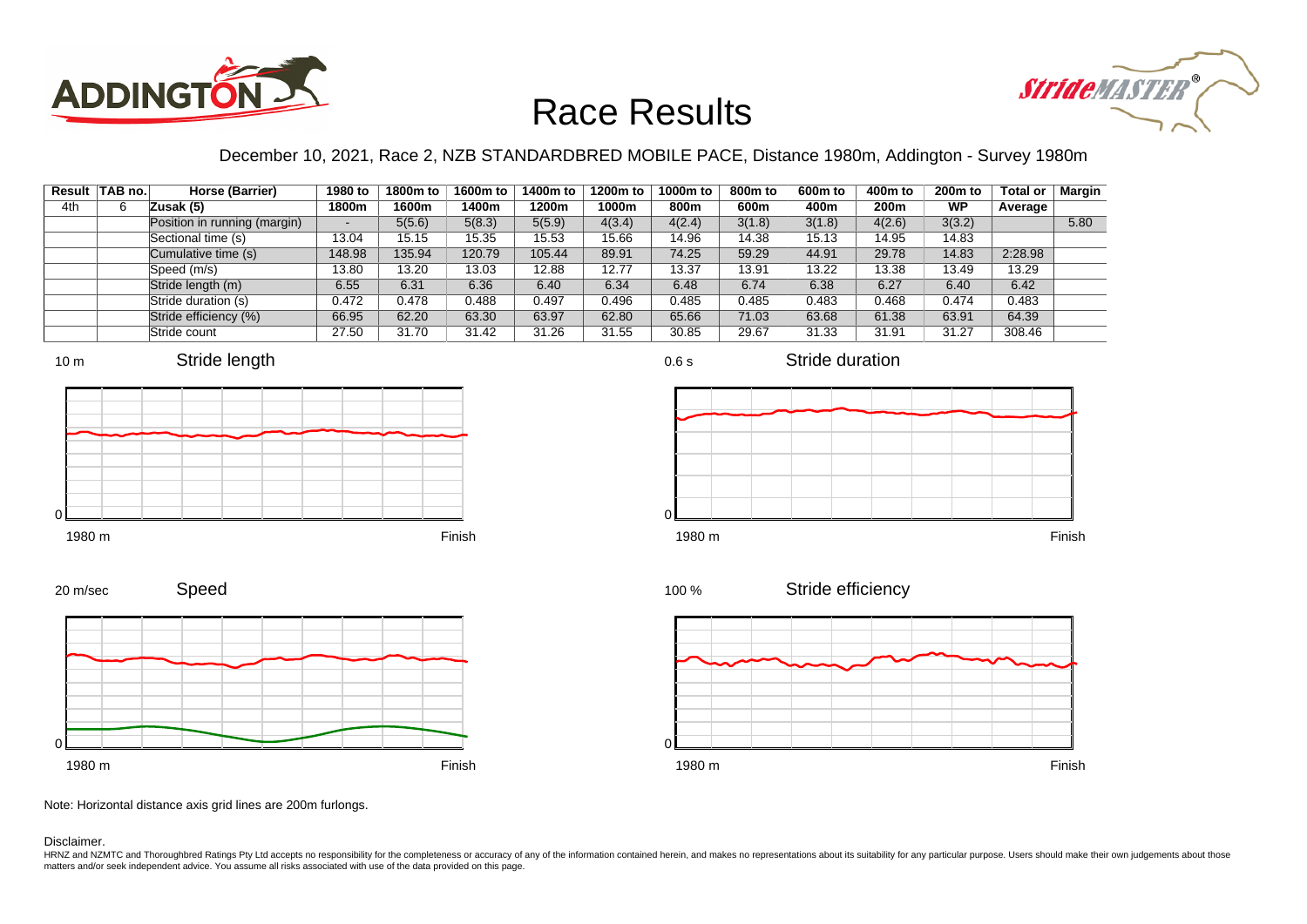



### December 10, 2021, Race 2, NZB STANDARDBRED MOBILE PACE, Distance 1980m, Addington - Survey 1980m

|     | Result TAB no. | Horse (Barrier)              | 1980 to | 1800m to | 1600m to | 1400m to | 1200m to | 1000m to | 800m to | 600 <sub>m</sub> to | 400m to          | $200m$ to | <b>Total or</b> | Margin |
|-----|----------------|------------------------------|---------|----------|----------|----------|----------|----------|---------|---------------------|------------------|-----------|-----------------|--------|
| 5th | 9              | Hells Art (7)                | 1800m   | 1600m    | 1400m    | 1200m    | 1000m    | 800m     | 600m    | 400m                | 200 <sub>m</sub> | <b>WP</b> | Average         |        |
|     |                | Position in running (margin) |         | 6(7.6)   | 6(10.1)  | 6(7.2)   | 6(4.8)   | 6(4.9)   | 5(4.0)  | 6(3.9)              | 6(4.5)           | 5(4.1)    |                 | 6.30   |
|     |                | Sectional time (s)           | 13.46   | 15.11    | 15.26    | 15.54    | 15.85    | 14.90    | 14.36   | 15.12               | 14.78            | 14.69     |                 |        |
|     |                | Cumulative time (s)          | 149.07  | 135.61   | 120.50   | 105.24   | 89.70    | 73.85    | 58.95   | 44.59               | 29.47            | 14.69     | 2:29.07         |        |
|     |                | Speed (m/s)                  | 13.37   | 13.24    | 13.11    | 12.87    | 12.62    | 13.42    | 13.93   | 13.23               | 13.53            | 13.61     | 13.28           |        |
|     |                | Stride length (m)            | 6.68    | 6.47     | 6.54     | 6.49     | 6.38     | 6.58     | 6.84    | 6.56                | 6.44             | 6.46      | 6.54            |        |
|     |                | Stride duration (s)          | 0.493   | 0.489    | 0.499    | 0.504    | 0.505    | 0.490    | 0.491   | 0.496               | 0.476            | 0.474     | 0.492           |        |
|     |                | Stride efficiency (%)        | 69.68   | 65.50    | 66.92    | 65.84    | 63.54    | 67.66    | 73.17   | 67.26               | 64.73            | 65.20     | 66.86           |        |
|     |                | Stride count                 | 26.96   | 30.89    | 30.56    | 30.81    | 31.36    | 30.39    | 29.23   | 30.48               | 31.07            | 30.96     | 302.71          |        |







0.6 s

Stride duration



100 %

Stride efficiency



Speed 20 m/sec



Note: Horizontal distance axis grid lines are 200m furlongs.

Disclaimer.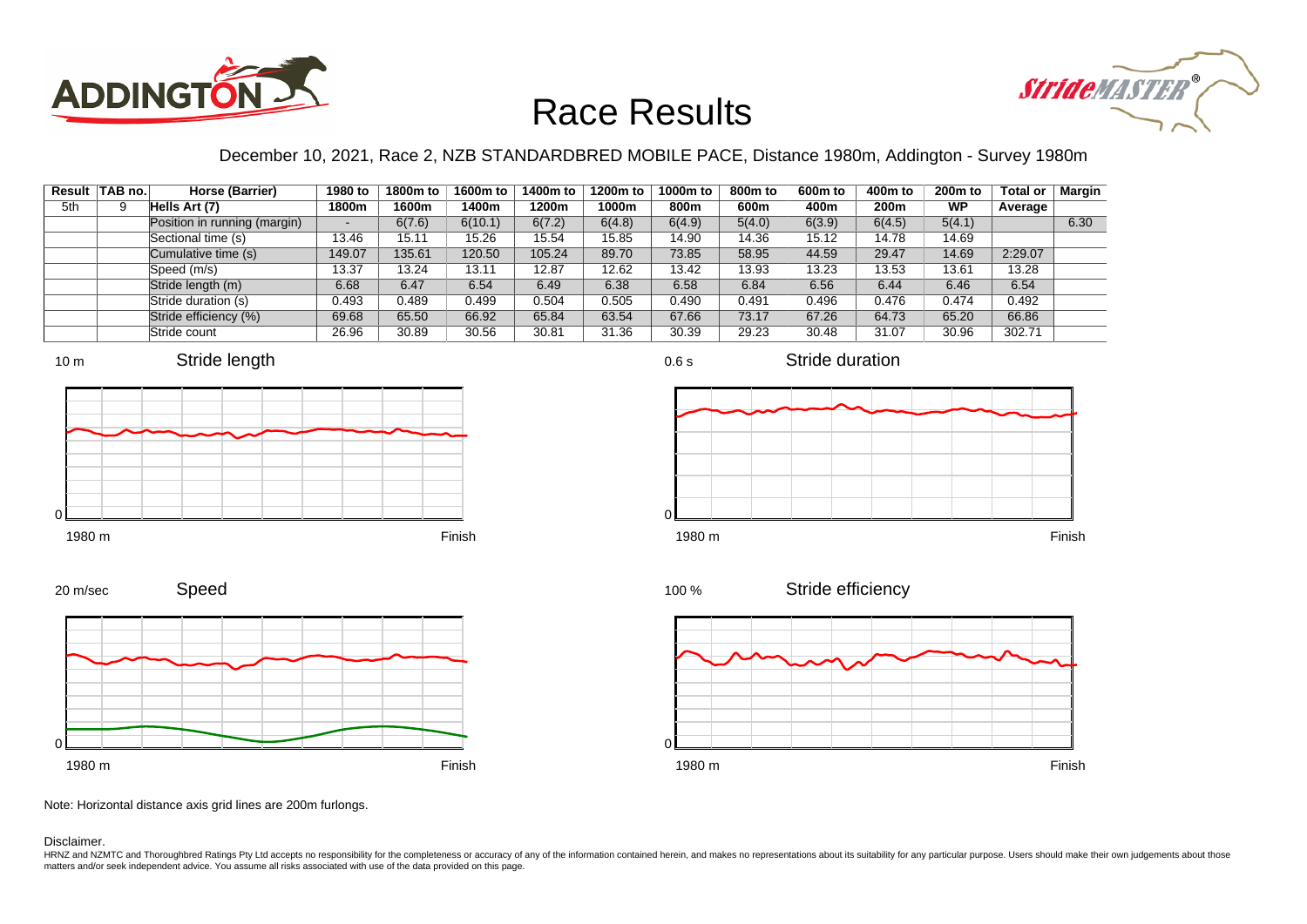



### December 10, 2021, Race 2, NZB STANDARDBRED MOBILE PACE, Distance 1980m, Addington - Survey 1980m

|                 | Result TAB no.<br><b>Horse (Barrier)</b> | 1980 to   | 1800m to | 1600m to | 1400m to | 1200m to | 1000m to    | 800 <sub>m</sub> to | $600m$ to         | 400m to | 200 <sub>m</sub> to | <b>Total or</b> | <b>Margin</b> |
|-----------------|------------------------------------------|-----------|----------|----------|----------|----------|-------------|---------------------|-------------------|---------|---------------------|-----------------|---------------|
| 6th             | La Sabina (1)<br>$\mathbf{1}$            | <b>WP</b> | Average  |          |          |          |             |                     |                   |         |                     |                 |               |
|                 | Position in running (margin)             |           | 11.10    |          |          |          |             |                     |                   |         |                     |                 |               |
|                 | Sectional time (s)                       |           |          |          |          |          |             |                     |                   |         |                     |                 |               |
|                 | Cumulative time (s)                      | 2:29.95   |          |          |          |          |             |                     |                   |         |                     |                 |               |
|                 | Speed (m/s)                              | 13.20     |          |          |          |          |             |                     |                   |         |                     |                 |               |
|                 | Stride length (m)                        | nan       |          |          |          |          |             |                     |                   |         |                     |                 |               |
|                 | Stride duration (s)                      | nan       |          |          |          |          |             |                     |                   |         |                     |                 |               |
|                 | Stride efficiency (%)                    | nan       |          |          |          |          |             |                     |                   |         |                     |                 |               |
|                 | Stride count                             | 0.00      |          |          |          |          |             |                     |                   |         |                     |                 |               |
| 10 <sub>m</sub> | Stride length                            |           |          |          |          |          | 0.6 s       |                     | Stride duration   |         |                     |                 |               |
|                 |                                          |           |          |          |          |          |             |                     |                   |         |                     |                 |               |
| 1980 m          |                                          |           |          | Finish   |          |          | 0<br>1980 m |                     |                   |         |                     |                 | Finish        |
| 20 m/sec        | Speed                                    |           |          |          |          |          | 100 %       |                     | Stride efficiency |         |                     |                 |               |
|                 |                                          |           |          |          |          |          |             |                     |                   |         |                     |                 |               |
|                 |                                          |           |          |          |          |          |             |                     |                   |         |                     |                 |               |
|                 |                                          |           |          |          |          |          |             |                     |                   |         |                     |                 |               |

1980 m Finish



Note: Horizontal distance axis grid lines are 200m furlongs.

#### Disclaimer.

0